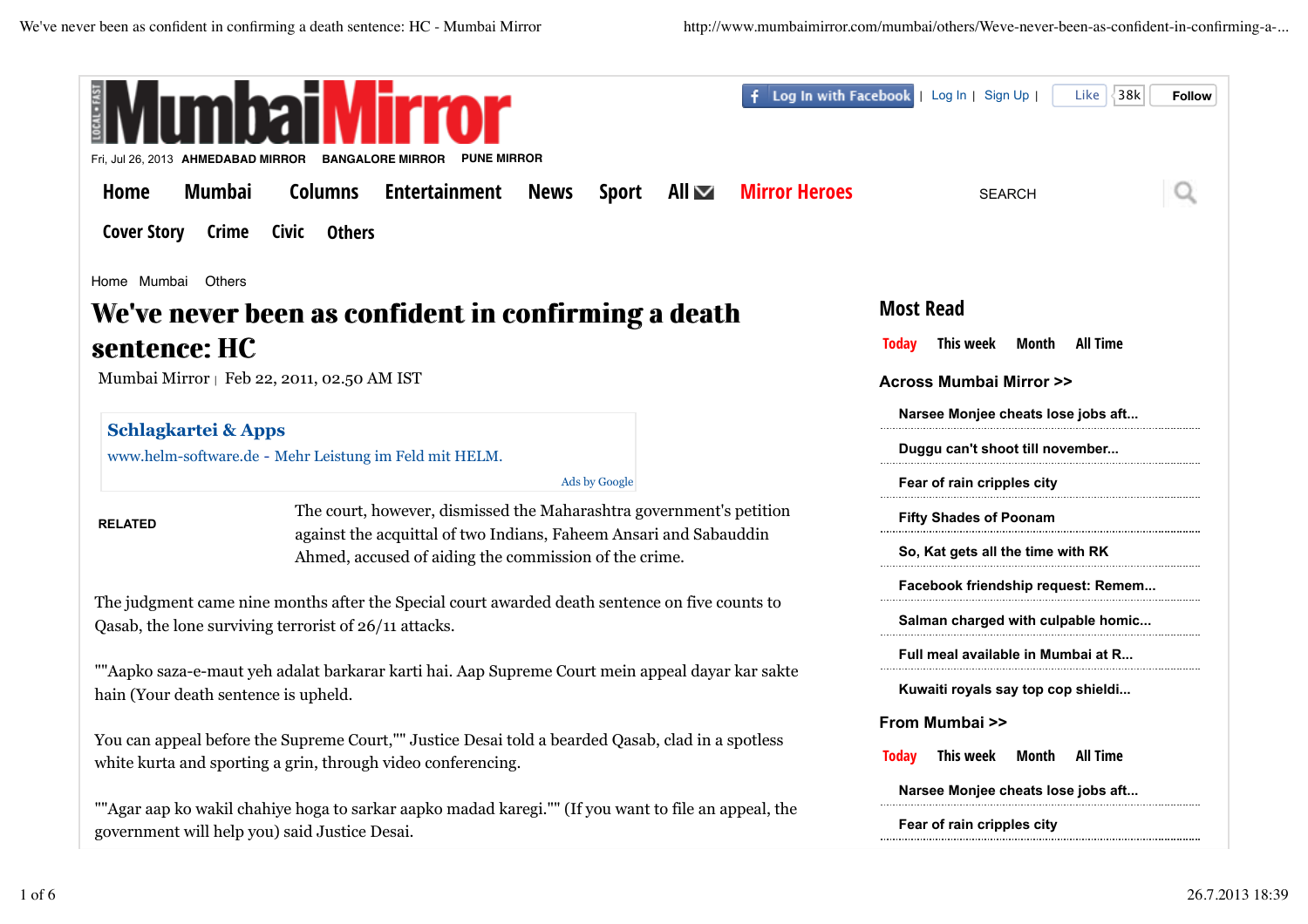We've never been as confident in confirming a death sentence: HC - Mumbai Mirror http://www.mumbaimirror.com/mumbai/others/Weve-never-been-as-confident-in-confirming-a-...

|                                                                                                                                                                                                                                                                                       | Facebook friendship request: Remem                                                          |
|---------------------------------------------------------------------------------------------------------------------------------------------------------------------------------------------------------------------------------------------------------------------------------------|---------------------------------------------------------------------------------------------|
| The court held Qasab individually responsible for seven murders, while he<br>committed more than 66 murders with Abu Ismail and was guilty of                                                                                                                                         | Salman charged with culpable homic                                                          |
| abetting them by conspiracy.                                                                                                                                                                                                                                                          | Kuwaiti royals say top cop shieldi                                                          |
| An elated Yasmeen, wife of                                                                                                                                                                                                                                                            | Just six months of steroids and hi                                                          |
| Faheem Ansari, outside the HC                                                                                                                                                                                                                                                         | We are too patient. Patience is a                                                           |
| on Monday (R) Special                                                                                                                                                                                                                                                                 |                                                                                             |
| prosecutor Ujjwal Nikam                                                                                                                                                                                                                                                               | Missing boy was pushed into dam by                                                          |
| A threat to society                                                                                                                                                                                                                                                                   | FIR against 3 firms offering mirac                                                          |
| HC held that murders display extreme brutality, cruelty and were<br>previously planned. Qasab killed innocent people including women,<br>children, and even policemen with an AK-47 and explosives in an<br>e, diabolical, revolting or dastardly manner, so as to arouse the extreme | <b>Most Commented</b><br>This week<br>All Time<br><b>Today</b><br>Month                     |
| nity.                                                                                                                                                                                                                                                                                 | <b>Across Mumbai Mirror &gt;&gt;</b>                                                        |
| itude of the attack indicates pre-planning and such was the terror created                                                                                                                                                                                                            | Just six months of steroids and hi                                                          |
| even depose against Qasab.                                                                                                                                                                                                                                                            | MNS corporator locks up BMC engine                                                          |
| ity                                                                                                                                                                                                                                                                                   | Sit tight for 72 hours: Met                                                                 |
|                                                                                                                                                                                                                                                                                       | AC ki taisi! Rs 3,000 bus pass get                                                          |
| Amarchand Solanki, the navigator of Kuber, the HC said that it was a cold<br>Qasab who suggested that Solanki should be killed.                                                                                                                                                       | From Mumbai >>                                                                              |
| em notes of Solanki and Qasab's confession on the same. HC upheld that it<br>RDX bomb in a taxi that exploded at Vile Parle.                                                                                                                                                          | This week<br><b>All Time</b><br><b>Today</b><br>Month<br>Narsee Monjee cheats lose jobs aft |
|                                                                                                                                                                                                                                                                                       | Facebook friendship request: Remem                                                          |
| dence given by Khaliluddin and his son who were seriously injured at CST<br>blast. The court in its order recorded that Qasab, who was firing, was in a                                                                                                                               | BMC corporators blame everyone but                                                          |
|                                                                                                                                                                                                                                                                                       | FIR against 3 firms offering mirac                                                          |
| t of Qasab's perversity, on account of evidence given by Thomas Uledhar                                                                                                                                                                                                               |                                                                                             |

against dance bars in Maharashtra

Government checks colleges over minority admission

IPL spot-fixing: SC agrees to hear petition

Arunachal Pradesh 'missing' from Maharashtra Board textbooks!

extremely brutal grotesque indignation of the community.

The HC said that the magni that people were scared to

## **Perversity and depravi**

Referring to the murder of blooded murder and it was

HC relied on the postmorte was Qasab who planted an

The court relied on the evid due to the firing and bomb joyous mood.

Recording another incident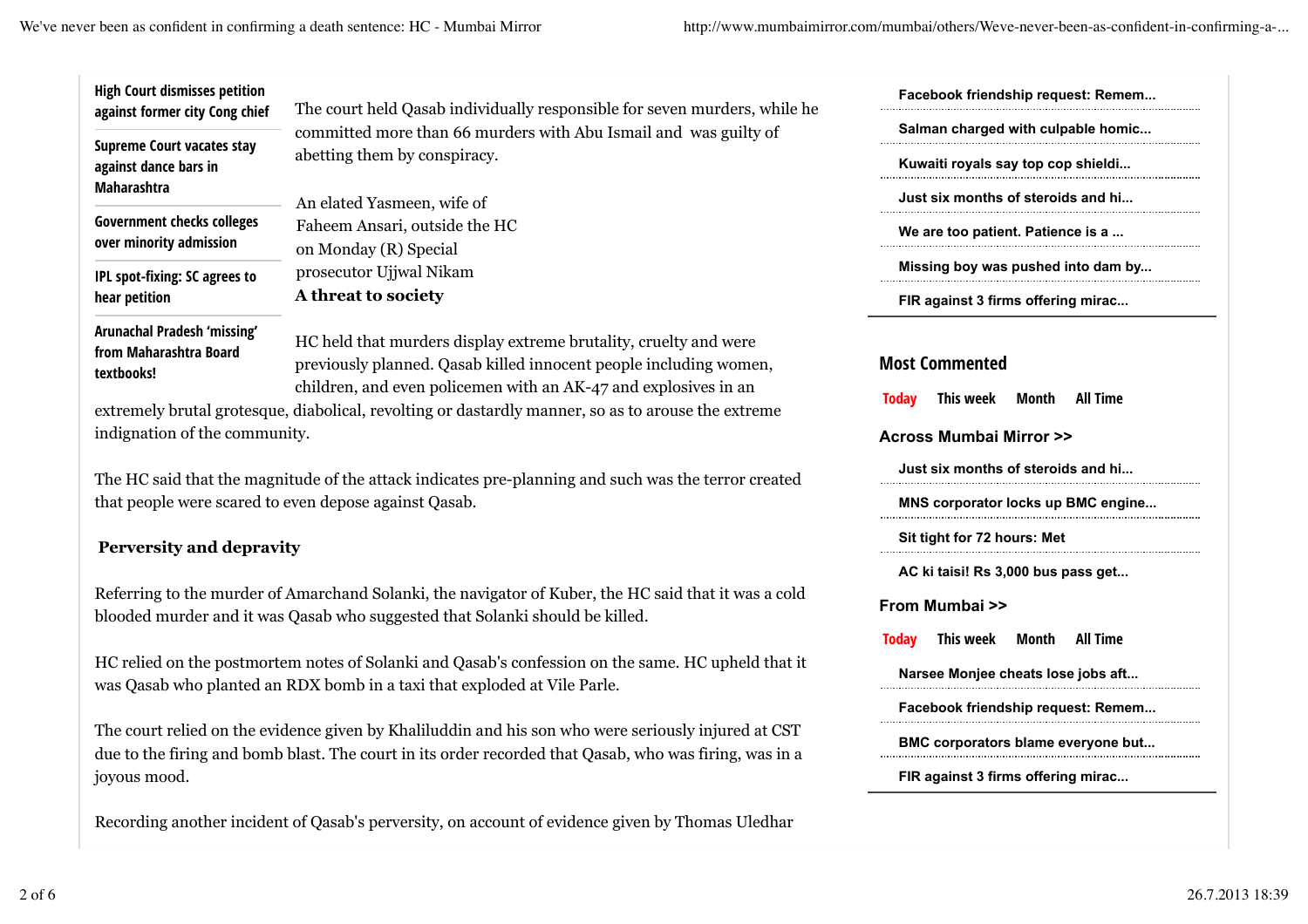who was in Cama hospital, HC ruled that Qasab's actions at the hospital were indicative of his warped mental attitude. ""He had no qualms about killing patients admitted in hospital,"" said the judges.

The court also took serious view of the statement made by Qasab to the magistrate who recorded his confession.

HC says that Qasab despite saying that he was sorry for what he had done, showed no signs of remorse, instead he wanted more Fidayeens to get inspired from his work.

## **Was well aware of his actions**

The HC said Qasab was not compelled by LeT to fall in line with their ideology but willingly joined them.

Relying on his confessional statement the judges said, ""It is impossible to say that he was misguided by LeT; that he did not have a mind of his own or that he was merely used by the handlers as a tool."" The court said that Qasab was well aware of the consequences of his actions.

## **Age not a mitigating factor**

HC ruled that the only mitigating circumstance in Qasab's case is his age, however, reiterating SC judgement the Bombay HC said that the brutality, perversity and cruelty exhibited by Qasab by committing multiple murders without provocation …has no moral justification. ""The conduct of Qasab shows that his mental age overrides his physical age,"" said the judges.

The HC ruled out any scope of rehabilitation and reform for Qasab. The court said that the lone mitigating circumstance, the age of Qasab must recede in the background. ""Even after according maximum weightage to the age factor, we feel that there is no alternative but to confirm the death sentence.

This is, indeed, a rarest of rare cases involving uncommon and unprecedented crime for which sentence of life imprisonment is inadequate,"" the judges said.



**MORE POLLS**